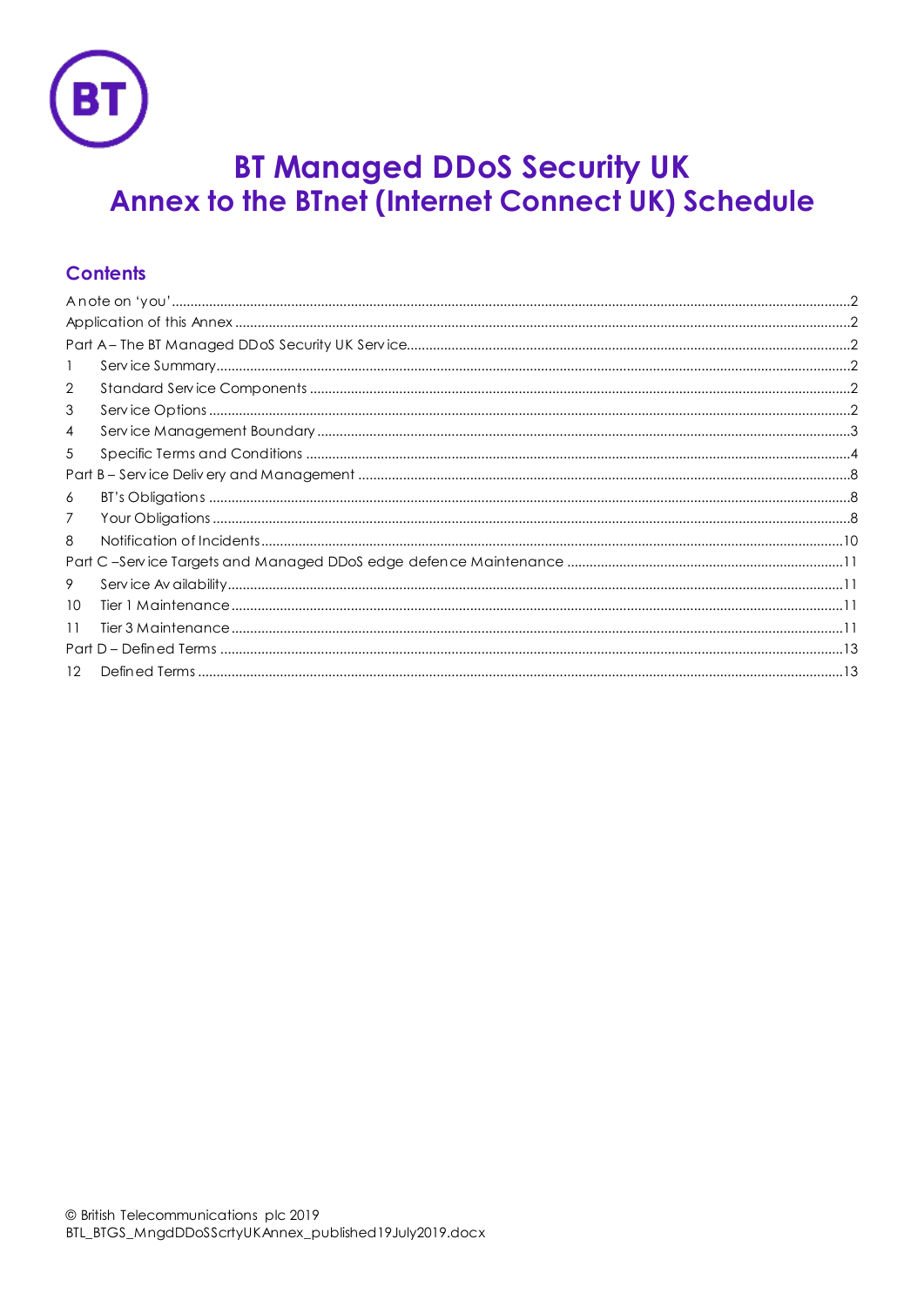

## <span id="page-1-0"></span>**A note on 'you'**

'You' and 'your' mean the Customer.

## <span id="page-1-1"></span>**Application of this Annex**

The following terms and conditions will apply where you are contracting for the BT Managed DDoS Security UK Serv ice. They apply in addition to:

(a) conditions contained within the BTnet (Internet Connect UK) Schedule to the General Terms; and (b) the Order.

Where this Annex v aries any Paragraph in the BTnet (Internet Connect UK) Schedule, the v ariation applies to the BT Managed DDoS Security UK Serv ice in this Annex only, unless expressly stated.

## <span id="page-1-2"></span>**Part A – The BT Managed DDoS Security UK Service**

## <span id="page-1-3"></span>**1 Service Summary**

BT will prov ide you with a serv ice that mitigates attacks by profiling normal Internet traffic behav iour and proactiv ely monitoring the Internet traffic routing to your Internet connection. DDoS detects floods, worm and anomalous traffic behav iour and in these circumstances and appropriate to the Serv ice Option, BT will instigate mitigation which will permit legitimate traffic to proceed. The BT Managed DDoS Security UK Serv ice is comprised of:

- 1.2 the Standard Serv ice Components; and
- 1.3 any of the Service Options as set out in any applicable Order,

up to the point of the Serv ice Management Boundary as set out in Paragrap[h 4](#page-2-0) (the "**BT Managed DDoS Security UK Service**").

## <span id="page-1-4"></span>**2 Standard Service Components**

BT will prov ide to you the following standard serv ice components ("**Standard Service Components**") in accordance with the details as set out in any applicable Order:

- 2.1 a serv ice that monitors your BTnet (Internet Connect UK) Serv ice in the UK only and alerts against DDoS Attacks;
- 2.2 a Service Desk for you to report Incidents to;
- 2.3 monitoring of traffic on Managed Object(s);
- 2.4 inv estigation of anomalous traffic patterns; and
- 2.5 Alerts.

## <span id="page-1-5"></span>**3 Service Options**

BT will prov ide you with any of the following options ("**Service Options**") as set out in any applicable Order and in accordance with the details set out in that Order.

## <span id="page-1-6"></span>3.1 **Bronze Lite, Bronze, Silver and Gold Service Options**

The specifications of the Serv ice Options are as set out in the table below. All Serv ice Options prov ide automated detection of attacks. The different Serv ice Option lev els set out in the table below will dictate the types of attacks detected.

| Service Option specification                   | Bronze Lite                                                                            | <b>Bronze</b>                                                                                                     | Silver                                                                                                            | Gold                                                                                                              |
|------------------------------------------------|----------------------------------------------------------------------------------------|-------------------------------------------------------------------------------------------------------------------|-------------------------------------------------------------------------------------------------------------------|-------------------------------------------------------------------------------------------------------------------|
| <b>DDoS Mitigation</b>                         | Once only on<br>demand at PE<br>Router.                                                | Unlimited Cloud.                                                                                                  | Unlimited Cloud.                                                                                                  | Unlimited Cloud.                                                                                                  |
| Response Time to DDoS<br>Attack                | hour response<br>(M on-Fri 09:00 to<br>17:00 UK time<br>excluding public<br>holidays). | Automated<br>mitigation 24x7x365<br>- typically mitigation<br>will be triggered<br>within 9 minutes of<br>attack. | Automated<br>mitigation 24x7x365<br>- typically mitigation<br>will be triggered<br>within 9 minutes of<br>attack. | Automated<br>mitigation 24x7x365<br>- typically mitigation<br>will be triggered<br>within 9 minutes of<br>attack. |
| Managed Object /<br><b>Mitigation Template</b> | Generic based on<br>link speed.                                                        | 1 x M anaged<br>Object / a<br>Mitigation Template<br>tailored to you.                                             | 3 x M anaged<br>Object / a<br>Mitigation Template<br>tailored to you.                                             | 5 x M anaged<br>Object / a<br>Mitigation Template<br>tailored to you.                                             |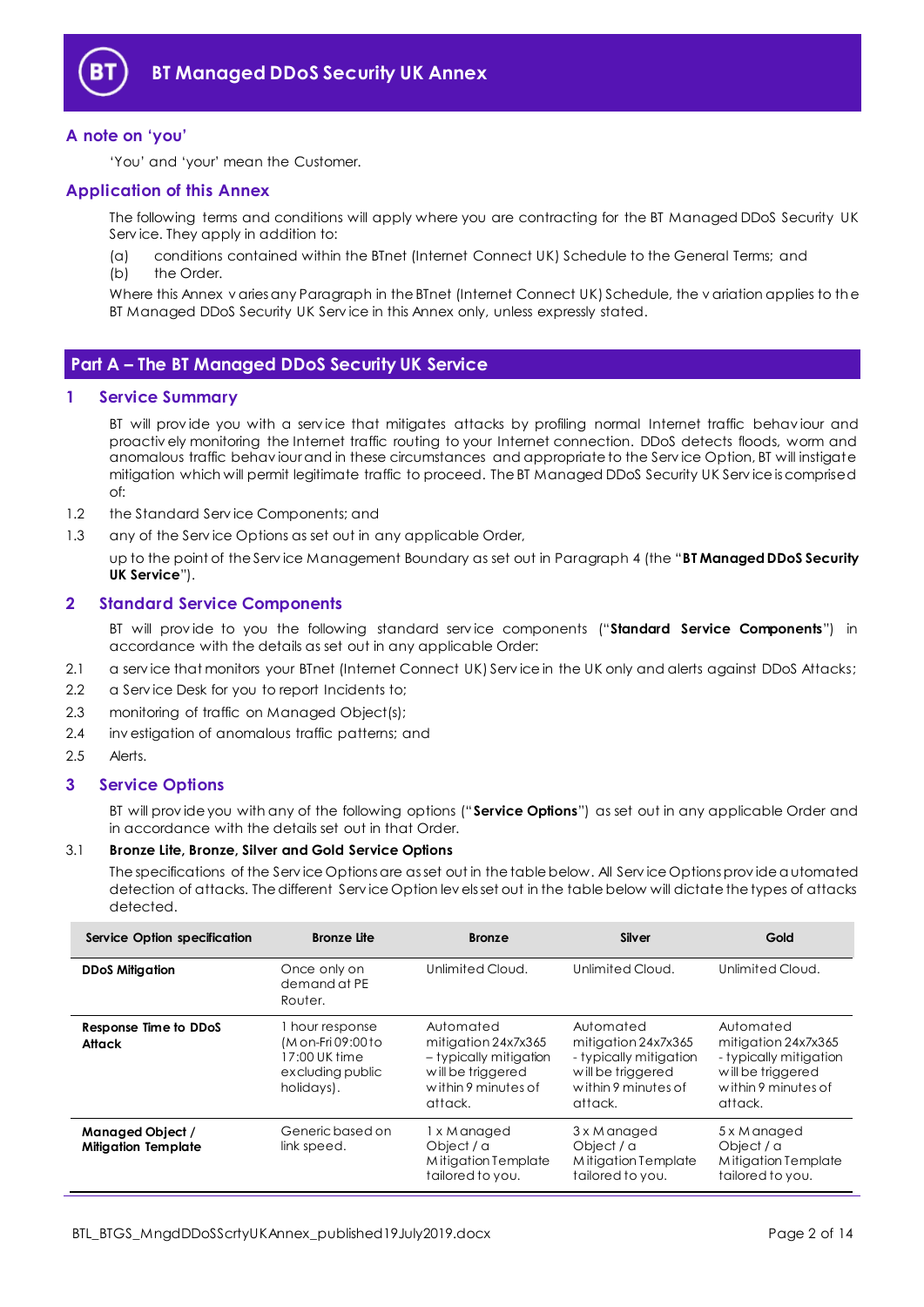

| <b>Service Option specification</b>                                           | <b>Bronze Lite</b>                                                         | <b>Bronze</b>                                                                                                     | <b>Silver</b>                                                                                                 | Gold                                                                                          |
|-------------------------------------------------------------------------------|----------------------------------------------------------------------------|-------------------------------------------------------------------------------------------------------------------|---------------------------------------------------------------------------------------------------------------|-----------------------------------------------------------------------------------------------|
| <b>Alerting Service</b>                                                       | High Alert auto<br>email to you and BT<br>sales contacts.                  | High Alert auto<br>email to you and BT<br>sales contacts.                                                         | High Alert auto<br>email to you and BT<br>sales contacts.                                                     | High Alert auto<br>email to you and BT<br>sales contacts.                                     |
| <b>Traffic reports and Alert</b><br>options available via the<br>Portal.      | No.                                                                        | Yes.                                                                                                              | Yes.                                                                                                          | Yes.                                                                                          |
| Ability to modify reports via<br>the Portal.                                  | No.                                                                        | Yes.                                                                                                              | Yes.                                                                                                          | Yes.                                                                                          |
| Reach In / Reach out to<br>cco                                                | No.                                                                        | No. Reach In limited<br>to initial set up<br>(Monday - Friday<br>09:00 to 17:00<br>excluding public<br>holidays). | No Reach Out.<br>$24x7x365$ Reach In -<br>reactive support<br>under attack /<br>suspected attack.             | 24x7x365 Reach In /<br>Reach Out-pro-<br>active High Alerts.                                  |
| <b>Service Requests</b><br>(amendments to DDoS<br>configurations and actions) | No.                                                                        | No.                                                                                                               | Up to 16 service<br>requests per annum<br>$(M \circ n - Fri 09:00 to$<br>17:00 excluding<br>public holidays). | Unlimited service<br>requests (M on - Fri<br>09:00 to 17:00<br>excluding public<br>holidays). |
| <b>Fast Flood (Faster detection</b><br>and mitigation)                        | No.                                                                        | No.                                                                                                               | $Yes -$<br>mitigation time <<br>1 min.                                                                        | $Yes -$<br>mitigation time <<br>1 <sub>min</sub>                                              |
| Security ops monitoring                                                       | No.                                                                        | No.                                                                                                               | 24x7x365<br>monitoring.                                                                                       | 24x7x365 pro-active<br>monitoring.                                                            |
| <b>Incident Management</b>                                                    | Mitigation for single<br>continuous period<br>(maximum up to 72<br>hours). | Unlimited auto-<br>mitigations.                                                                                   | Unlimited auto-<br>mitigations plus<br>manual mitigation.                                                     | Unlimited auto-<br>mitigations plus<br>manual mitigation.                                     |

## 3.2 **Managed DDoS edge defence**

- (a) Managed DDoS edge defence is av ailable with the Bronze, Silv er and Gold Serv ice Options.
- (b) BT will:
- (i) prov ide the Managed DDoS edge defence; and
- (ii) install and configure the Managed DDoS edge defence at the Site.
- <span id="page-2-1"></span>(c) Once installed and configured at your Site, Managed DDoS edge defence will prov ide:
- (i) protection against Application Layer Attacks; and
- (ii) reports detailing real time attacks, blocked hosts, countries where the attack originated and historical trends v ia the Portal.
- (d) BT may prov ide you with a HSM Module at an additional Charge, if requested by you, as set out in any applicable Order.
- (e) BT will prov ide you with Tier 1 Maintenance or Tier 3 Maintenance for Managed DDoS edge defence for the Maintenance Term at an additional Charge, in accordance with Paragraphs [10](#page-10-2) and [11](#page-10-3) and as set out in any applicable Order.

## <span id="page-2-0"></span>**4 Service Management Boundary**

- <span id="page-2-2"></span>4.1 BT will prov ide and manage the BT Managed DDoS Security UK Serv ice as set out in Parts A, B and C of this Annex and as set out in the Order up to demarcation points as set out in the remainder of this Paragraph [4](#page-2-0) ("**Service Management Boundary**").
- 4.2 For BT Managed DDoS Security UK Service provided as a cloud service only (with no Managed DDoS edge defence), the Serv ice Management Boundary is set out in Paragraph 4.3 of the BTnet (Internet Connect UK) Schedule.
- 4.3 For Managed DDoS Security UK Service with Managed DDoS edge defence, the Service Management Boundary is:
	- 4.3.1 where there is no firewall between the Managed DDoS edge defence and the Customer Router, the Ethernet port linking the Managed DDoS edge defence to the Customer Router; or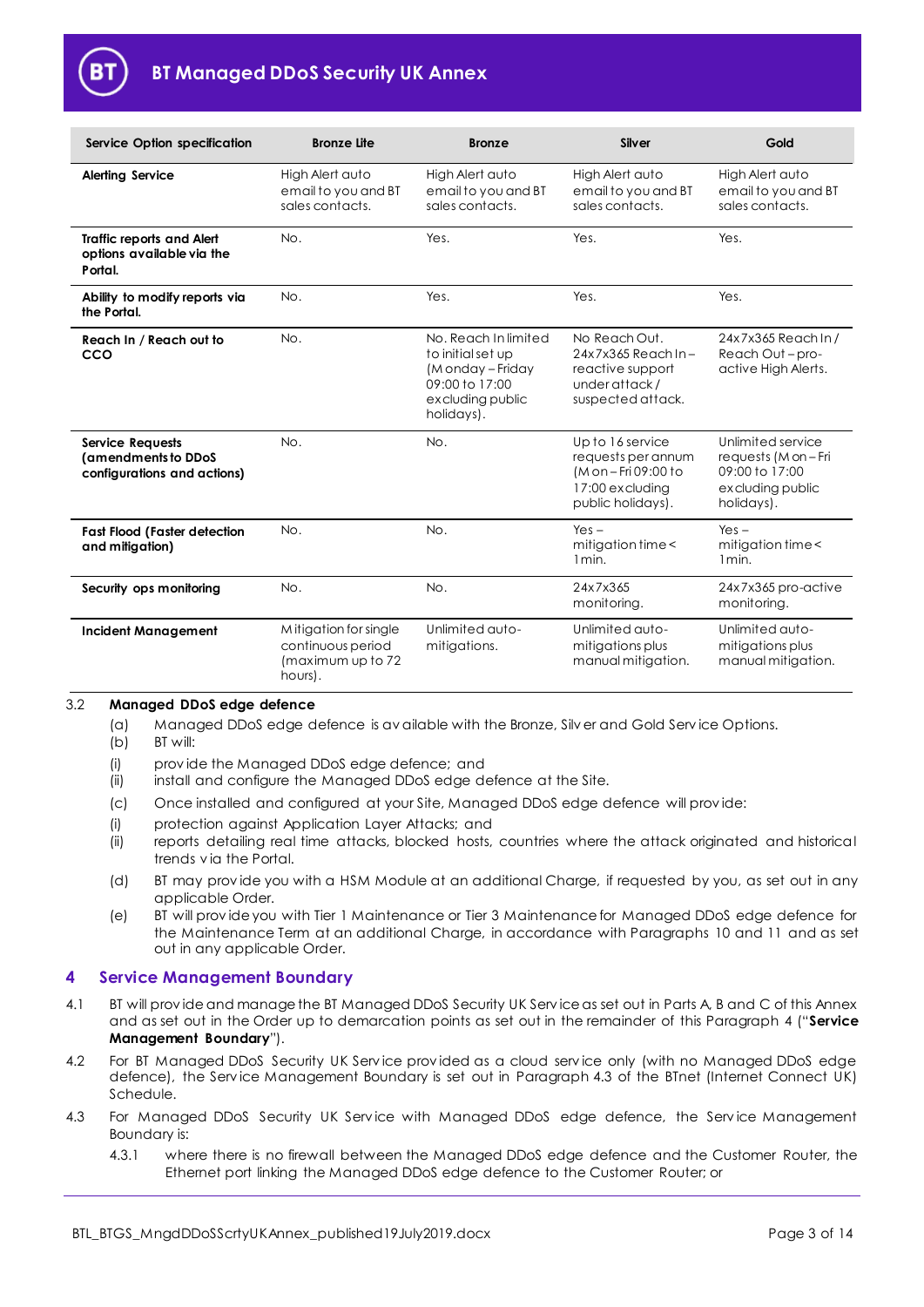

- 4.3.2 where there is a firewall between the Managed DDoS edge defence and the Customer Router, the Ethernet port linking the Managed DDoS edge defence to your firewall.
- 4.4 BT will have no responsibility for the BT Managed DDoS Security UK Service outside the Service Management Boundary.
- 4.5 BT does not make any representations, whether express or implied, about the interoperability between the BT Managed DDoS Security UK Serv ice and any Customer Equipment.

## <span id="page-3-0"></span>**5 Specific Terms and Conditions**

## 5.1 **Minimum Period of Service**

- 5.1.1 At the end of the BT Managed DDoS Security UK Minimum Period of Serv ice, unless one of us has giv en Notice to the other of an intention to terminate the BT Managed DDoS Security UK Service in accordance with the Contract, BT will continue to prov ide the BT Managed DDoS Security UK Serv ice and where applicable the Managed DDoS edge defence and each of us will continue to perform our obligations in accordance with the Contract.
- 5.1.2 If either of us giv es Notice to the other of an intention to terminate the BT Managed DDoS Security UK Serv ice, BT will cease deliv ering the BT Managed DDoS Security UK Serv ice and the Managed DDoS edge defence at the time of 23:59 on the day that the Notice period expires.
- 5.1.3 Upon termination of the BTnet (Internet Connect UK) Serv ice:
	- (a) the BT Managed DDoS Security UK Serv ice and Managed DDoS edge defence will terminate irrespectiv e of the BT Managed DDoS Security UK Minimum Period of Serv ice and the Managed DDoS edge defence Minimum Period of Serv ice; and
	- (b) where you terminate the BTnet (Internet Connect UK) Serv ice in accordance with Clause 17 of the General Terms, BT will apply the Termination Charges for BT Managed DDoS Security UK Serv ice and Managed DDoS edge defence as set out in [5.15.](#page-6-0) These Termination Charges will apply in addition to any Termination Charges applicable to BTnet (Internet Connect UK) Serv ice.

#### 5.2 **Service Option Upgrades and Downgrades**

At any time, you may request a mov e from one of the Serv ice Options set out in Paragraph [3.1](#page-1-6) to another.

- 5.2.1 If you decide to upgrade to a higher Serv ice Option, the following terms will apply:
	- (a) no Termination Charges will be payable for the Serv ice Option that you are mov ing from;
	- (b) BT will re-calculate the Charges for the upgraded Serv ice Option; and
	- (c) a new BT Managed DDoS Security UK Minimum Period of Serv ice will apply to the upgraded Serv ice Option, which BT will adv ise you of at the time of upgrading.
- 5.2.2 If you decide to downgrade to a lower Serv ice Option, the following terms will apply:
	- (a) you will pay the Termination Charges for the Serv ice Option that you are mov ing from, as set out in Paragraph [5.15](#page-6-0) below;
	- (b) BT will re-calculate the Charges for the downgraded Serv ice Option; and
	- (c) a new BT Managed DDoS Security UK Serv ice Minimum Period of Serv ice will apply to the downgraded Serv ice Option, which BT will adv ise you of at the time of downgrading.

## 5.3 **Suspension and Termination**

- 5.3.1 Where BT believ es that a Malicious Attack or frequent Malicious Attacks threaten the BT Network or are hav ing a significant impact on BT's other customers:
	- (a) BT may (without Notice) prev ent incoming traffic coming to the target of the Malicious Attack and deny traffic to that target to all areas of the BT Network, which may mean in some instances the target under attack may lose some or all Internet serv ice; and
	- (b) BT will make all reasonable efforts to keep you informed of reasons for suspension and anticipated timescale for resumption of Internet serv ice and to resume Internet serv ice as soon as possible.
- 5.3.2 Where the BTnet (Internet Connect UK) Serv ice prov ided under this Contract is terminated for any reason:
	- (a) the BT Managed DDoS Security UK Serv ice and any Managed DDoS edge defence included in the Contract will automatically terminate; and
	- (b) where the termination is by you in accordance with Clause 17 of the General Terms, you will pay the Termination Charges set out in Paragraph [5.15](#page-6-0) of this Annex.

## 5.4 **Service Limitations**

- 5.4.1 BT will not be able to detect and mitigate all Malicious Attacks.
- 5.4.2 In some circumstances the mitigation may also filter out legitimate traffic.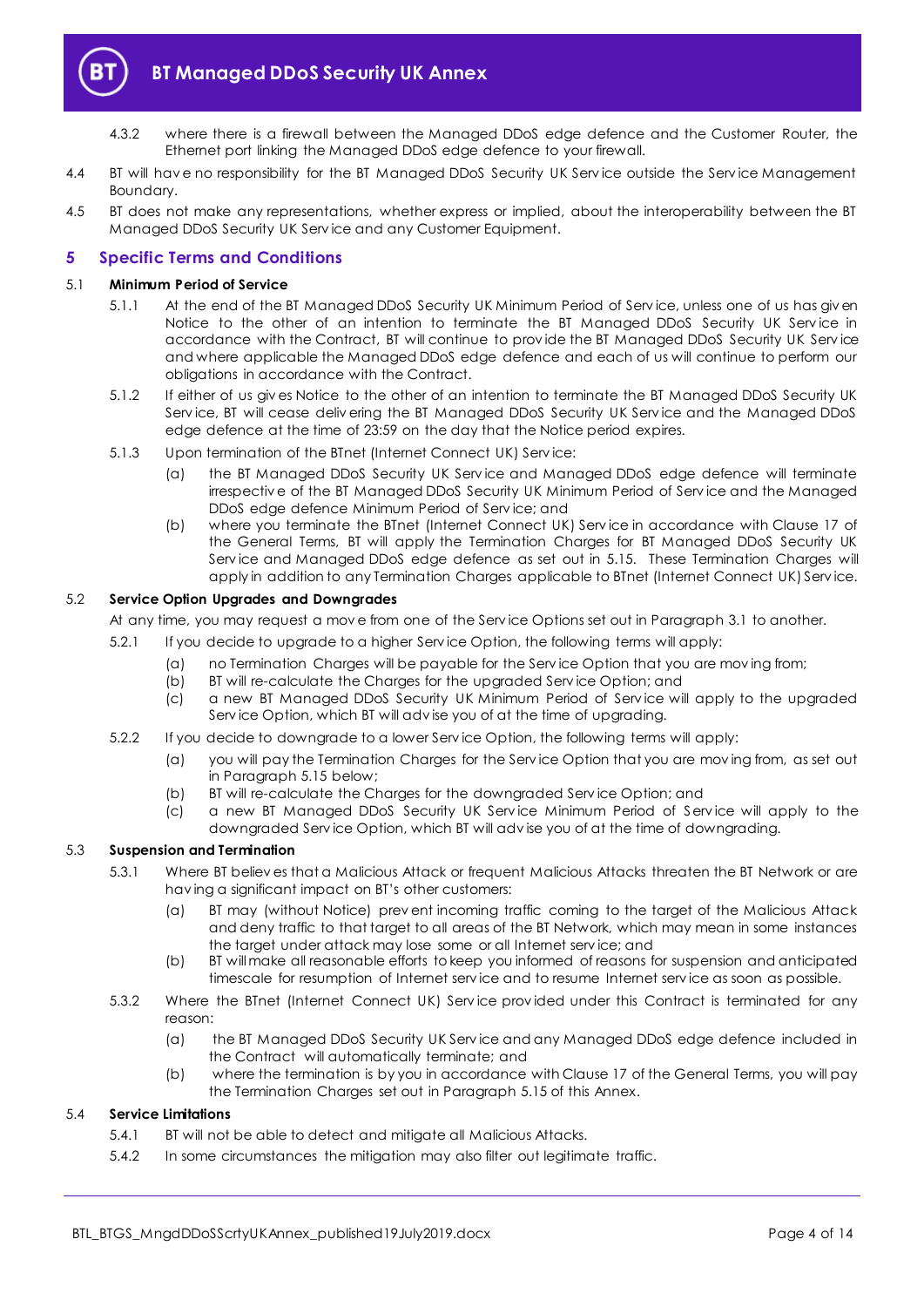

- 5.4.3 BT will not be liable for any failure to detect and/or mitigate any Malicious Attack or for filtering out legitimate traffic.
- 5.4.4 If you hav e purchased the Managed DDoS edge defence and the HSM Module, BT is not responsible for monitoring encrypted traffic for which BT has not been prov ided a v alid certificate.

#### 5.5 **Purchased Equipment**

Until title in any Purchased Equipment transfers to you in accordance with Paragraph [5.7,](#page-4-0) you will:

- 5.5.1 keep the Purchased Equipment safe and without risk to health;
- 5.5.2 only use the Purchased Equipment, or allow it to be used, in accordance with any instructions or authorisation BT may giv e and for the purpose for which it is designed;
- 5.5.3 not mov e the Purchased Equipment or any part of it from the Site(s) without BT's written consent and, including after title in any Purchased Equipment transfers to you in accordance with Paragrap[h 5.7,](#page-4-0) you will pay BT's costs and expenses reasonably incurred as a result of such mov e or relocation;
- 5.5.4 not make any alterations or attachments to, or otherwise interfere with, the Purchased Equipment, including after title in any Purchased Equipment transfers to you in accordance with Paragrap[h 5.7,](#page-4-0) nor permit any person (other than a person authorised by BT) to do so, without BT's prior written consent and, if BT giv es its consent, agree that any alterations or attachments are part of the Purchased Equipment;
- 5.5.5 not sell, charge, assign, transfer or dispose of or part with possession of the Purchased Equipment or any part of it;
- 5.5.6 not allow any lien, encumbrance or security interest ov er the Purchased Equipment, nor pledge the credit of BT for the repair of the Purchased Equipment or otherwise;
- 5.5.7 not claim to be owner of the Purchased Equipment and ensure that the owner of the Site(s) will not claim ownership of the Purchased Equipment, ev en where the Purchased Equipment is fixed to the Site(s);
- 5.5.8 obtain appropriate insurance against any damage to or theft or loss of the Purchased Equipment;
- 5.5.9 in addition to any other rights that BT may hav e, reimburse BT for any losses, costs or liabilities arising from your use or misuse of the Purchased Equipment or where the Purchased Equipment is damaged, stolen or lost, except where the loss or damage to Purchased Equipment is a result of fair wear and tear or caused by BT;
- 5.5.10 ensure that the Purchased Equipment appears in BT's name in your accounting books;
- 5.5.11 where there is a threatened seizure of the Purchased Equipment, or an Insolv ency Ev ent applies to you, immediately prov ide BT with Notice so that BT may take action to repossess the Purchased Equipment; and
- 5.5.12 notify any interested third parties that BT owns the Purchased Equipment.

## 5.6 **Delivery and Installation of Purchased Equipment**

- 5.6.1 You will prov ide BT with the name and contact details of at least one indiv idual who is responsible for receiv ing the Purchased Equipment at the Site(s).
- 5.6.2 BT will dispatch any Purchased Equipment for deliv ery to the applicable Site as set out in any applicable Order.
- 5.6.3 BT will install any Purchased Equipment at the applicable Site(s), and test Purchased Equipment to ensure that it is ready for use.

## <span id="page-4-0"></span>5.7 **Transfer of Title and Risk**

- 5.7.1 Where the Purchased Equipment is deliv ered to a Site:
	- (a) title in the Purchased Equipment (except for the Intellectual Property Rights) will pass to you when you hav e paid for the Purchased Equipment in full; and
	- (b) risk will pass to you on deliv ery of the Purchased Equipment, but you will not be liable for any loss or damage that is caused by BT's negligence.

## 5.8 **Acceptance of Purchased Equipment**

5.8.1 BT will treat the Purchased Equipment as accepted on the Serv ice Start Date.

## <span id="page-4-1"></span>5.9 **Warranty**

5.9.1 During the period of 90 days from shipment by the manufacturer (or any other period that BT adv ises you in a Notice), if you report an Incident in accordance with Paragraph [8,](#page-9-0) that is due to Faulty Equipment BT will, or will arrange for the manufacturer or other third party to, replace the Purchased Equipment free of charge.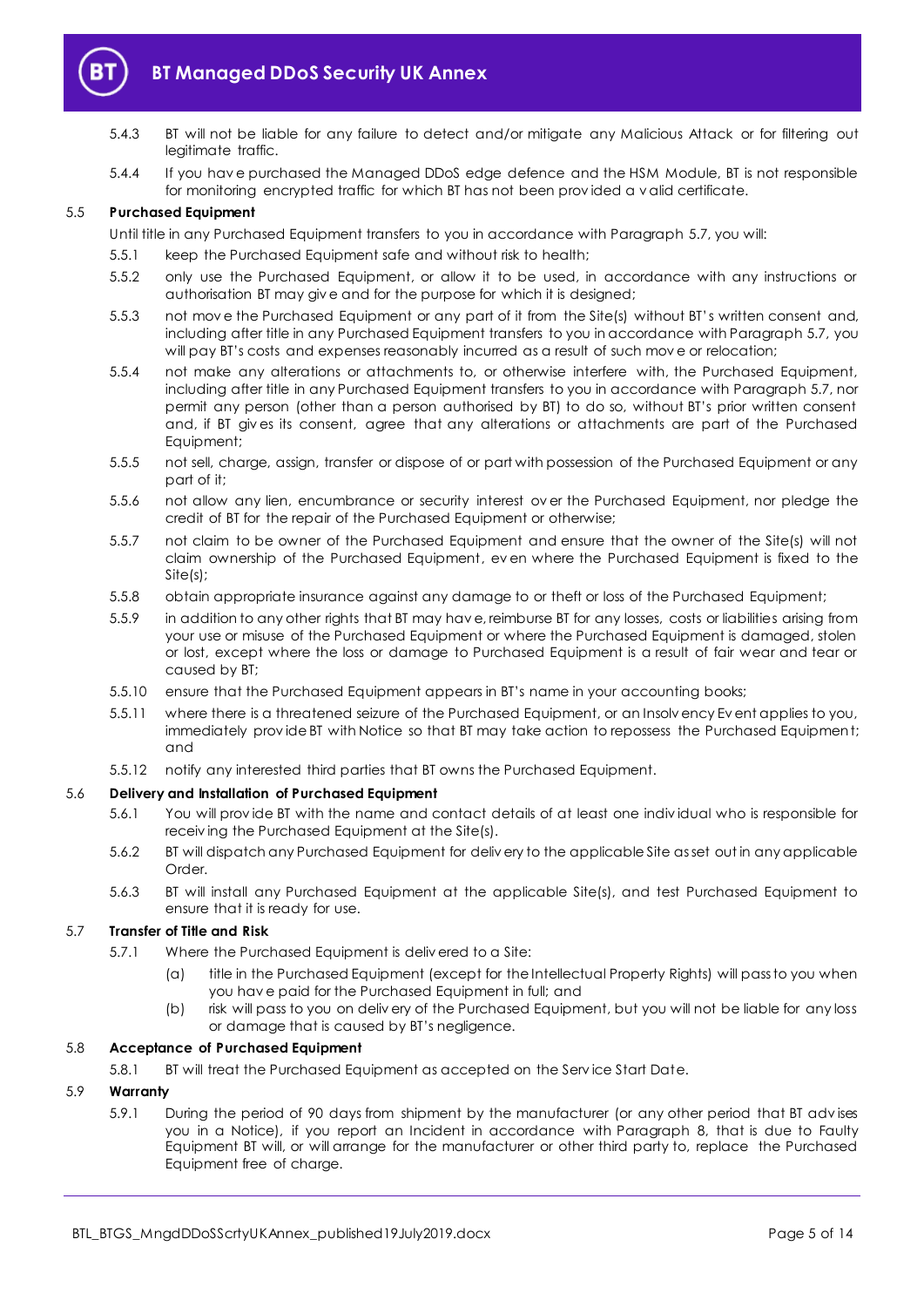

- <span id="page-5-0"></span>5.9.2 You will return the Purchased Equipment affected by an Incident, at your own cost, to BT or to the manufacturer or other third party, in accordance with BT's instructions, using the packaging supplied with the Replacement Equipment within a reasonable period of time after receipt of the Replacement Equipment. You will prov ide tracking information to BT once you hav e dispatched the Purchased Equipment.
- 5.9.3 Where Replacement Equipment is prov ided by BT, the equipment remov ed will become BT's property.
- <span id="page-5-2"></span>5.9.4 BT may charge you a sum not exceeding the v alue of the Replacement Equipment, if:
	- - (a) no Incident is found in the Purchased Equipment;<br>(b) the Incident is not covered by the warranty: the Incident is not covered by the warranty;
		- (c) the warranty period for the Purchased Equipment has expired; or
	- (d) you hav e not returned the Purchased Equipment in accordance with Paragraph [5.9.2.](#page-5-0)
- 5.9.5 During the process of replacement of the Purchased Equipment, you may be v ulnerable to Application Layer Attacks and Managed DDoS edge defence will no longer function. The remainder of the BT Managed DDoS Security UK will continue to operate as normal.
- 5.9.6 BT does not warrant that the Software supplied in accordance with the Contract is free from Incidents, but BT will remedy any defects that materially impair performance (where necessary, by arrangement between both of us) within a reasonable time.

#### 5.10 **Security**

- 5.10.1 You will ensure the proper use of any user names, personal identification numbers and passwords used with the Purchased Equipment, and you will take all necessary steps to ensure that they are kept confidential, secure and not made av ailable to unauthorised persons.
- 5.10.2 BT does not guarantee the security of the Purchased Equipment against unauthorised or unlawful access or use.

## 5.11 **Software Licence**

5.11.1 On and from the Serv ice Start Date, or, where BT installs any Purchased Equipment, from the date of installation, you will comply with the prov isions of any Software licences prov ided with or as part of any Purchased Equipment.

#### <span id="page-5-3"></span>5.12 **EULA**

- 5.12.1 Where BT configures or installs Software on your behalf for Managed DDoS edge defence, BT will do so as your agent and bind you to the end user licence agreement with the Supplier in the form set out at [https://www.netscout.com/sites/default/files/2019-01/NetScout-Systems-End-User-Product-License-](https://www.netscout.com/sites/default/files/2019-01/NetScout-Systems-End-User-Product-License-Agreement.pdf)[Agreement.pdf](https://www.netscout.com/sites/default/files/2019-01/NetScout-Systems-End-User-Product-License-Agreement.pdf), as may be amended or supplemented from time to time by the Supplier ("EULA").
- 5.12.2 You will observ e and comply with the EULA for any use of the applicable Software.
- 5.12.3 In addition to what it says in Clause 15 of the General Terms, if you do not comply with the EULA, BT may restrict or suspend Managed DDoS edge defence upon reasonable Notice, and:
	- (a) you will continue to pay the Charges for Managed DDoS edge defence until the end of the Managed DDoS edge defence Minimum Period of Serv ice; and
	- (b) BT may charge a re-installation fee to re-start Managed DDoS edge defence.
- 5.12.4 You will enter into the EULA for your own benefit and the rights, obligations, acknowledgements, undertakings, warranties and indemnities granted in accordance with the EULA are between you and the Supplier and you will deal with the Supplier with respect to any loss or damage suffered by either of you as such loss or damage will not be enforceable against BT.

#### <span id="page-5-1"></span>5.13 **WEEE Directive**

- 5.13.1 You will comply with Article 13 of the Waste Electrical and Electronic Equipment Directiv e 2012 (" **WEEE Directive**") for the costs of collection, treatment, recovery, recycling and environmentally sound disposal of any equipment supplied under the Contract that has become waste electrical and electronic equipment ("**WEEE**").
- 5.13.2 For the purposes of Article 13 of the WEEE Directiv e this Paragraph [5.13](#page-5-1) is an alternativ e arrangement to finance the collection, treatment, recov ery, recycling and env ironmentally sound disposal of WEEE.
- 5.13.3 You will comply with any information recording or reporting obligations imposed by the WEEE Directiv e.

## 5.14 **Invoicing**

5.14.1 BT will inv oice you for the Charges for the BT Managed DDoS Security UK Serv ice as set out in Paragraph [5.14.3](#page-6-1) in the amounts specified in any Orders.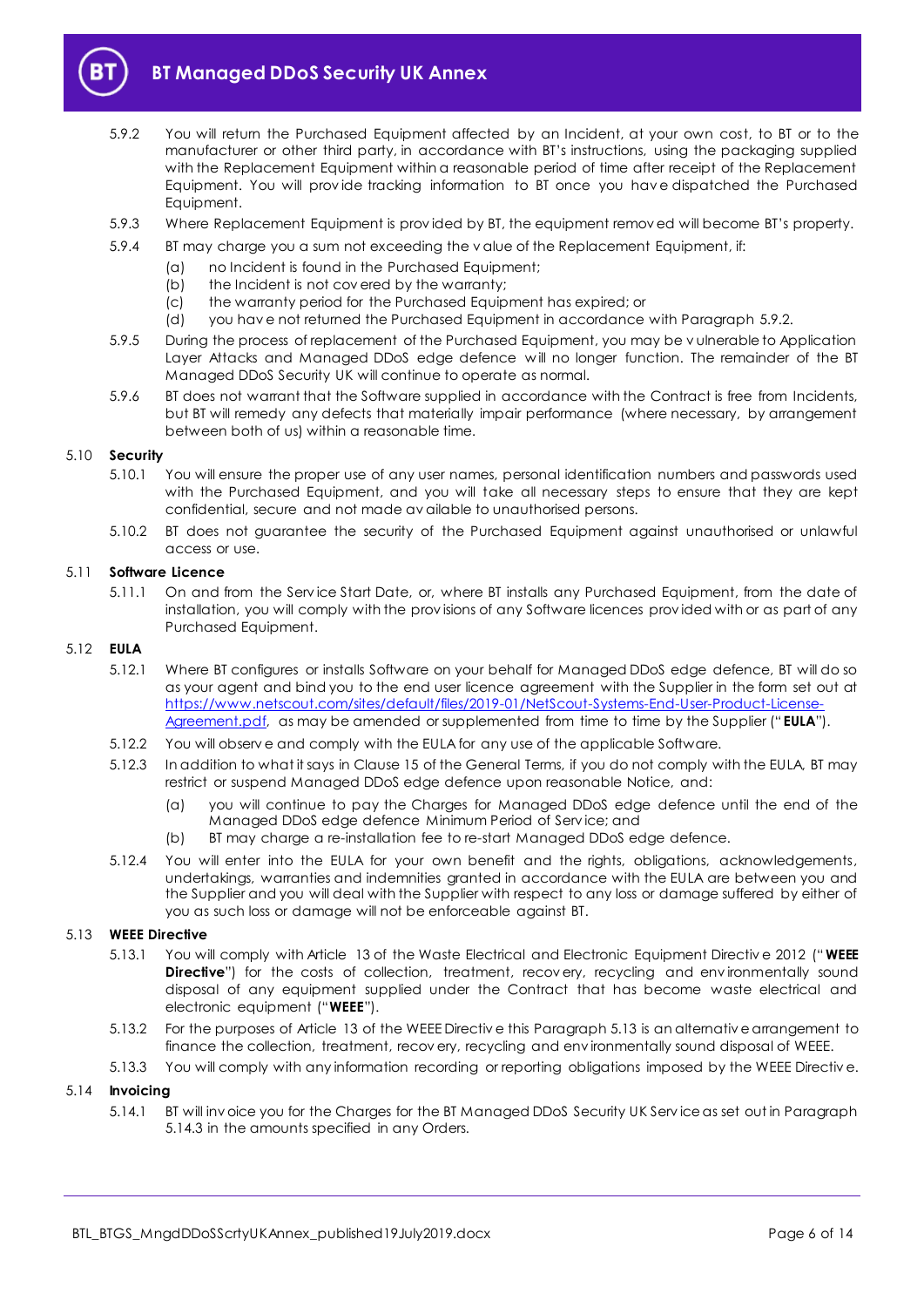

- 5.14.2 The Charges for the BT Managed DDoS Security UK Serv ice will begin on the Serv ice Start Date and are fixed for the BT Managed DDoS Security UK Minimum Period of Serv ice. All Charges will be calculated in accordance with the charging information attached to the Order.
- <span id="page-6-1"></span>5.14.3 Unless stated otherwise in an applicable Order, BT will inv oice you for the following Charges in the amounts set out in any applicable Order:
	- (a) the Recurring Charges as set out in the Order, monthly in adv ance and for any period where the BT Managed DDoS Security UK Serv ice is prov ided for less than one month, the Recurring Charges will be calculated on a daily basis;
	- (b) Installation Charges, where applicable, on the Serv ice Start Date;
	- (c) Charges for Purchased Equipment from the Serv ice Start Date. If the Serv ice Start Date does not take place within three months of you placing an Order for the Purchased Equipment, BT may inv oice you for any Charges for Purchased Equipment from three months after the date you place an Order for the Purchased Equipment;
	- (d) Tier 1 Maintenance or Tier 3 Maintenance Charges, where applicable, in adv ance from the date of installation of the Managed DDoS edge defence;
	- (e) Charges for the Professional Serv ices where applicable for this BT Managed DDoS Security UK Service, as set out in the Order, on the Service Start Date, or agreed during the term of the Contract; and
	- (f) any Termination Charges incurred in accordance with Paragraph [5.15](#page-6-0) upon termination of the relev ant BT Managed DDoS Security UK Serv ice.
- 5.14.4 BT may inv oice you for any of the following Charges in addition to those set out in the Order:
	- (a) Charges for prov iding the Professional Serv ices outside of Business Hours;
	- (b) Charges for inv estigating Incidents that you report to BT where BT finds no Incident or that the Incident is caused by something for which BT is not responsible under the Contract;
	- (c) Charges for commissioning the BT Managed DDoS Security UK Service in accordance with Paragraph [6.2](#page-7-3) outside of Business Hours;
	- (d) Charges for Replacement Equipment where you hav e not returned equipment in accordance with Paragraphs [5.9.4,](#page-5-2) [10.8](#page-10-4) an[d 11.8;](#page-11-0)
	- (e) Charges for expediting prov ision of the BT Managed DDoS Security UK Serv ice at your request after BT has informed you of the Customer Committed Date; and
	- (f) any other Charges set out in any applicable Order or otherwise agreed between both of us.

## <span id="page-6-2"></span><span id="page-6-0"></span>5.15 **Termination Charges**

- 5.15.1 If you terminate for conv enience the Contract or the BTnet (Internet Connect UK) Serv ice in accordance with Clause 17 of the General Terms the BT Managed DDoS UK Security Serv ice will terminate
- <span id="page-6-3"></span>5.15.2 Where the BT Managed DDoS Security UK Serv ice terminates in accordance with Paragraph [5.15.1](#page-6-2) or if you terminate the BT Managed DDoS UK Serv ice or the Managed DDoS edge defence for conv enience in accordance with Clause 17 of the General Terms, you will pay BT:
	- (a) all outstanding Charges or payments due and payable under the Contract;
	- (b) any other Charges as set out in any applicable Order; and
	- (c) any Charges reasonably incurred by BT from a supplier as a result of early termination of the BT Managed DDoS Security UK Serv ice or Managed DDoS edge defence.
- 5.15.3 In addition to the Charges set out at Paragrap[h 5.15.2,](#page-6-3) if termination of the BT Managed DDoS Security UK Serv ice or Managed DDoS edge defence occurs within the BT Managed DDoS Security UK Serv ice Minimum Period of Serv ice or the Managed DDoS edge defence Minimum Period of Serv ice, you will pay BT:
	- (a) for any parts of the BT Managed DDoS Security UK Serv ice including Managed DDoS edge defence terminated during the first 12 months of the Relev ant Minimum Period of Service, Termination Charges, as compensation, equal to:
	- (i) 100 per cent of the Recurring Charges for any remaining months of the first 12 months of the Relev ant Minimum Period of Serv ice;
	- (ii) 20 percent of the Recurring Charges for the remaining months, other than the first 12 months of the Relev ant Minimum Period of Serv ice; and
	- (iii) any waiv ed Installation Charges.
- 5.15.4 BT will refund to you any money you hav e paid in adv ance after deducting any Charges or other payments due to BT under the Contract.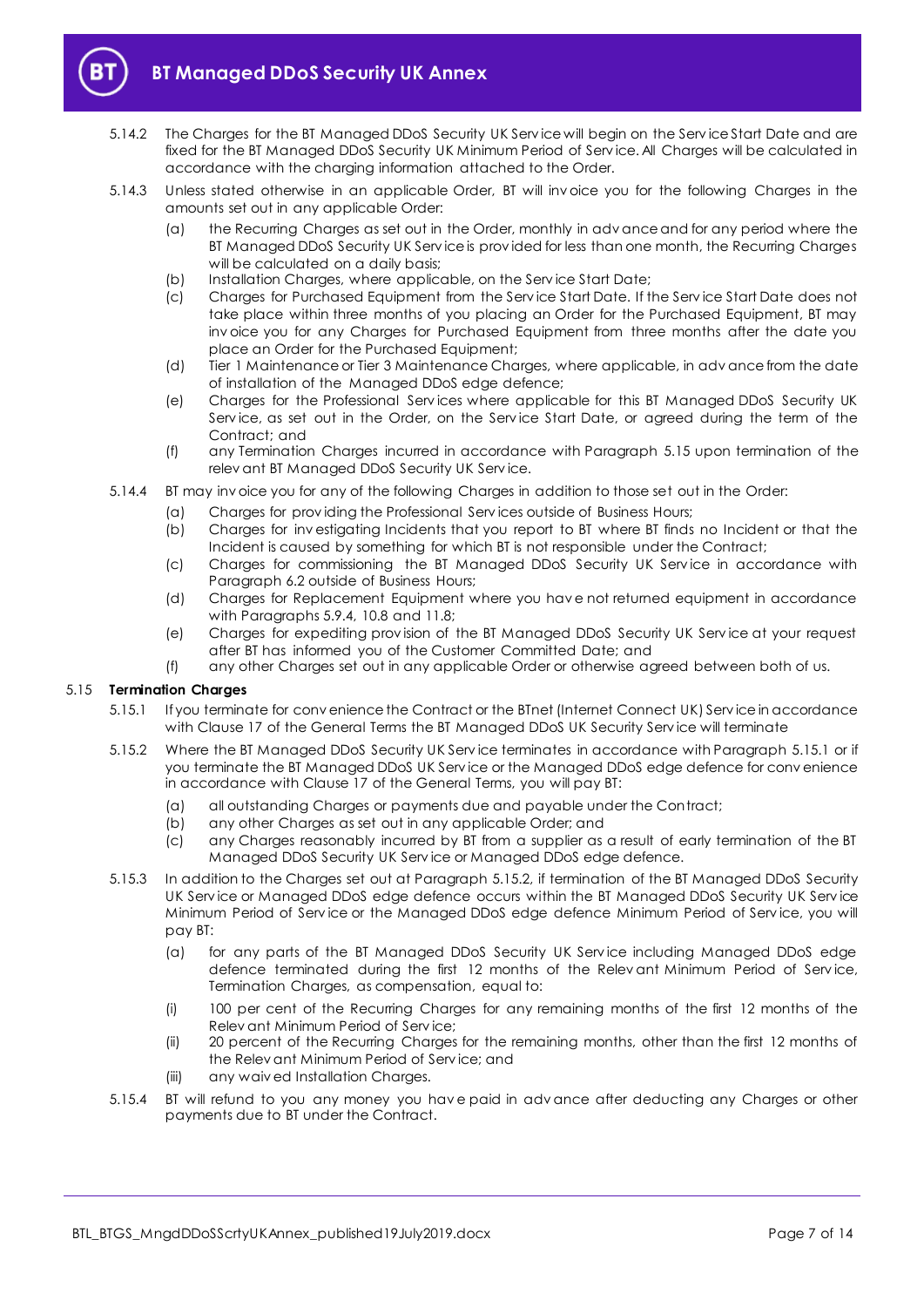

# <span id="page-7-0"></span>**Part B – Service Delivery and Management**

## <span id="page-7-1"></span>**6 BT's Obligations**

## 6.1 **Service Delivery**

Before the Serv ice Start Date and, where applicable, throughout the prov ision of the BT Managed DDoS Security UK Serv ice, BT will:

- 6.1.1 prov ide you with contact details for the Serv ice Desk; and
- 6.1.2 comply with all reasonable health and safety rules and regulations and reasonable security requirements that apply at the Site(s) and that you hav e notified to BT in writing, but BT will not be liable if, as a result of any such compliance, BT is in breach of any of its obligations under this Contract.

## <span id="page-7-3"></span>6.2 **Commissioning of the Service**

Before the Serv ice Start Date, BT will:

- 6.2.1 configure the BT Managed DDoS Security UK Serv ice;
- 6.2.2 conduct a series of standard tests on the BT Managed DDoS Security UK Serv ice to ensure that it is configured correctly; and
- 6.2.3 on the date that BT has completed the activ ities in this Paragraph [6.2,](#page-7-3) confirm to you the Serv ice Start Date.

## 6.3 **During Operation**

On and from the Serv ice Start Date, BT:

- 6.3.1 in the ev ent of a Malicious Attack being detected or adv ised to BT:
	- (a) will prov ide automatic Alerts or adv ice by telephone (depending on the Serv ice Option chosen by you), including adv ice as appropriate on tests and checks to be carried out by you;
	- (b) carry out diagnostic checks from BT's premises; and
	- (c) will mitigate the Malicious Attack by:
	- (i) automated mitigation; or
	- (ii) manual mitigation (if agreed between both of us);
- 6.3.2 will maintain a web Portal to prov ide you with online access to performance reports;
- 6.3.3 may, in the ev ent of a security breach affecting the BT Managed DDoS Security UK Serv ice, require you to change any or all of your passwords to the Portal; and
- 6.3.4 upgrade software/enhance functionality.

## 6.4 **End of the Service**

6.4.1 On termination of the Managed DDoS edge defence Serv ice Option by either one of us, BT will remov e the configuration from the BT Managed DDoS edge defence and you will no longer receiv e the protection and reports set out in Paragraph [3.2\(c\).](#page-2-1)

## <span id="page-7-2"></span>**7 Your Obligations**

## 7.1 **Service Delivery**

Before the Serv ice Start Date and, where applicable, throughout the prov ision of the BT Managed DDoS Security UK Serv ice by BT, you will:

- 7.1.1 prov ide BT with any information reasonably required without undue delay, including full details of the Managed Object(s);
- 7.1.2 adv ise BT immediately of any changes to the Managed Object(s), authorised traffic and/or the contact details of the Customer Contact;
- 7.1.3 prov ide BT with details of the Managed Object(s) v ia the Mitigation Templates;
- 7.1.4 complete and agree the Mitigation Template;
- 7.1.5 prov ide BT with access to your Site(s) where necessary, during Business Hours, or as otherwise agreed, to enable BT to set up, deliv er and manage the BT Managed DDoS Security UK Serv ice and to respond to Incidents;
- 7.1.6 complete any preparation activ ities that BT may request to enable you to receiv e the BT Managed DDoS Security UK Serv ices promptly and in accordance with any reasonable timescales;
- 7.1.7 notify BT in writing of any health and safety rules and regulations and security requirements that apply at a Site;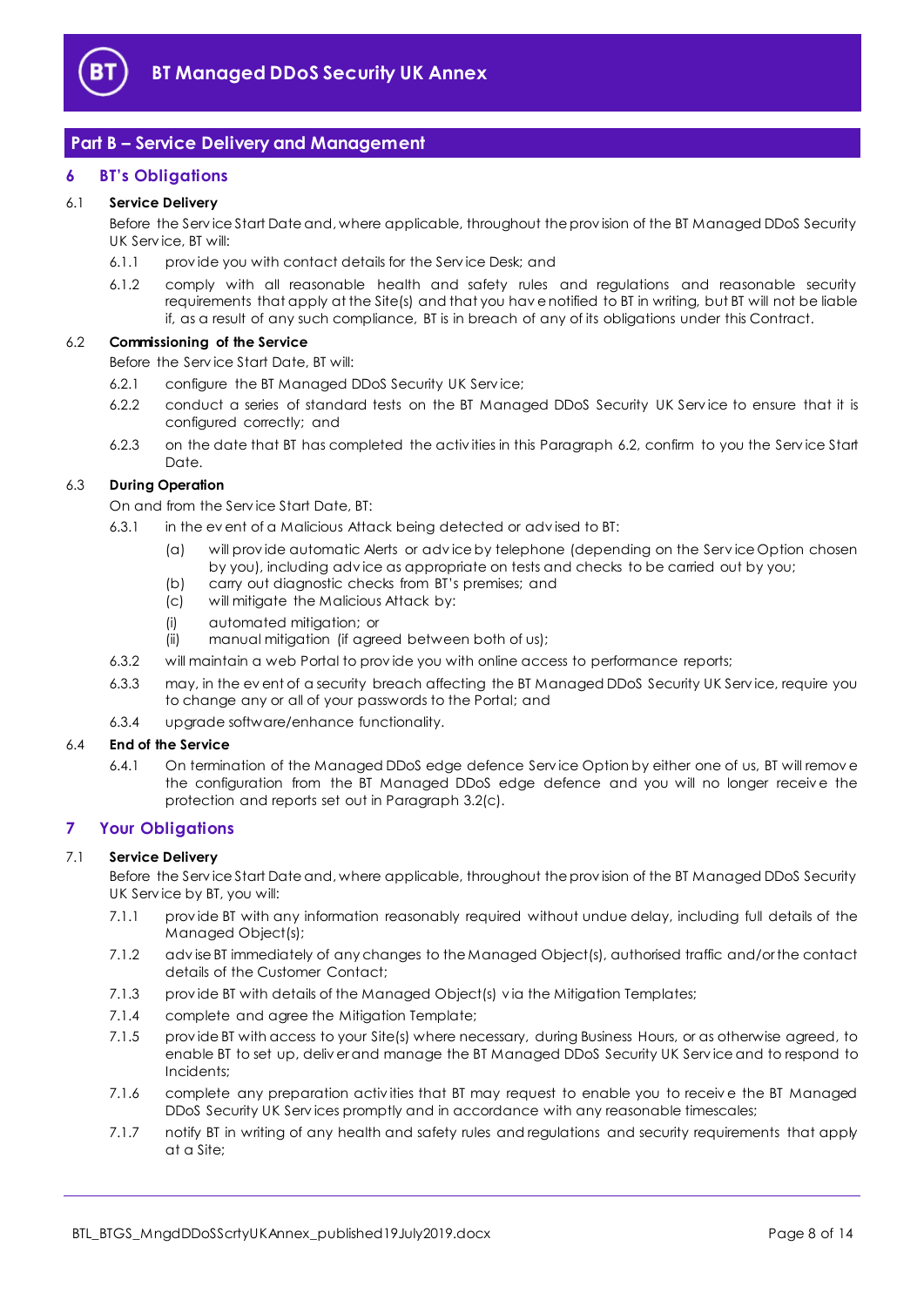

- 7.1.8 prepare and maintain the Site(s) for the installation of Purchased Equipment and supply of the BT Managed DDoS Security UK Serv ice, including:
	- (a) prov iding a suitable and safe operational env ironment for any Purchased Equipment including all necessary trunking, conduits, cable trays, and telecommunications connection points in accordance with BT's reasonable instructions and applicable installation standards;
	- (b) take up or remov e any fitted or fixed floor cov erings, ceiling tiles and partition cov ers or prov ide any openings in buildings required to connect Purchased Equipment to appropriate telecommunications facilities in time to allow BT to undertake any necessary installation or maintenance serv ices;
	- (c) carry out any work that may be required after installation to make good any cosmetic damage caused during installation or maintenance;
	- (d) prov ide a secure, continuous power supply at the Site(s) for the operation and maintenance of the Purchased Equipment at such points and with such connections as BT specifies and, in order to mitigate any interruption to the BT Managed DDoS Security UK Serv ice resulting from failure in the principal power supply, prov ide back-up power with sufficient capacity to conform to the standby requirements of the applicable standards; and
	- (e) prov ide internal cabling between the Purchased Equipment and any Customer Equipment, as appropriate;
- 7.1.9 if you purchase the HSM Module as part of Managed DDoS edge defence,
	- (a) maintain a cryptographic store complete with the latest v ersions of your encryption certificates in a password protected PEM format; and
	- (b) inform BT when you:
	- (i) add new encrypted serv ices;
	- (ii) rev oke and re-initiate new certificates; and
	- (iii) cease or delete encryption certificates.

## 7.2 **Service Operation**

On and from the Serv ice Start Date, you will:

- 7.2.1 take any steps that BT adv ises you to take in the ev ent of prolonged and frequent Malicious Attacks;
- 7.2.2 ensure that the Customer Contact reports Incidents and Malicious Attacks initially to the Serv ice Desk using the reporting procedures agreed between both of us, and will be av ailable for all subsequent Incident and Malicious Attack management communications;
- 7.2.3 immediately terminate access for any Customer Contact who ceases to be an authorised Customer Contact;
- 7.2.4 monitor and maintain any Customer Equipment connected to the BT Managed DDoS Security UK Serv ice or used in connection with a BT Managed DDoS Security UK Serv ice;
- 7.2.5 ensure that any Customer Equipment that is connected to the BT Managed DDoS Security UK Serv ice or that you use, directly or indirectly, in relation to the BT Managed DDoS Security UK Serv ice is:
	- (a) connected and used in accordance with any instructions, standards and safety and security procedures applicable to the use of that Customer Equipment;
	- (b) technically compatible with the BT Managed DDoS Security UK Service and will not harm or damage the BT Network or any of BT's supplier's or subcontractor's network or equipment; and
	- (c) approv ed and used in accordance with relev ant instructions, standards and Applicable Law and any safety and security procedures applicable to the use of that Customer Equipment;
- 7.2.6 immediately disconnect any Customer Equipment, or adv ise BT to do so at your expense, where Customer Equipment:
	- (a) does not meet any relev ant instructions, standards or Applicable Law; or
	- (b) contains or creates material that is in breach of the Acceptable Use Policy and you are contacted by BT about such material;

and redress the issues with the Customer Equipment prior to reconnection to the BT Managed DDoS Security UK Serv ice;

- 7.2.7 maintain a written list of current Users, prov ide a copy of such list to BT within fiv e Business Days following BT's written request at any time and immediately terminate access for any person who ceases to be an authorised User; and
- 7.2.8 ensure the security and proper use of all v alid User access profiles, passwords and other systems administration information used in connection with the BT Managed DDoS Security UK Serv ice and:
	- (a) immediately terminate access for any person who is no longer a User;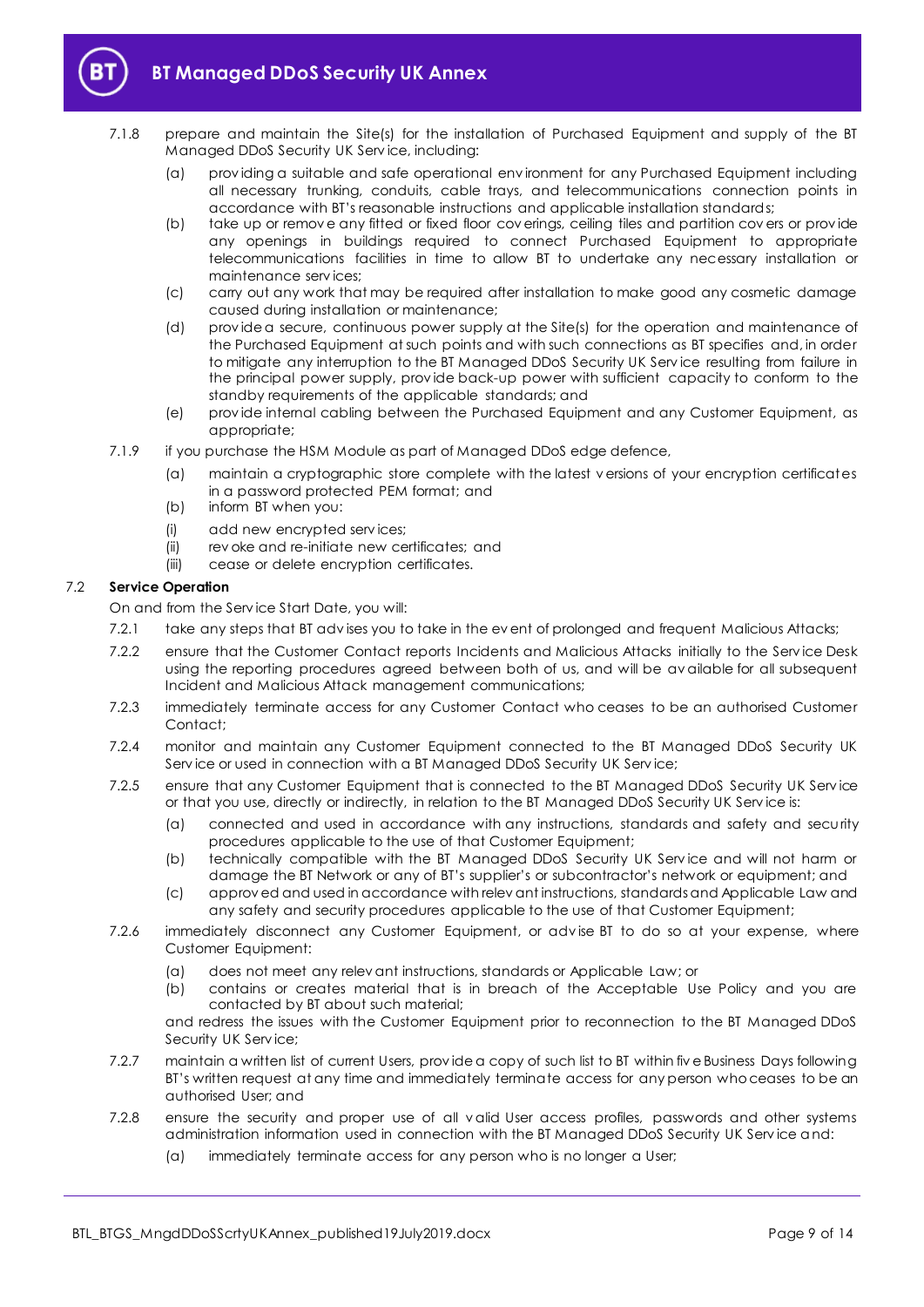

- (b) inform BT immediately if a User ID or password has, or is likely to, become known to an unauthorised person, or is being or may be used in an unauthorised way;
- (c) take all reasonable steps to prev ent unauthorised access to the BT Managed DDoS Security UK Service<sup>;</sup>
- (d) satisfy BT's security checks if a password is lost or forgotten; and
- (e) change any or all passwords or other systems administration information used in connection with the BT Managed DDoS Security UK Serv ice if BT requests you to do so in order to ensure the security or integrity of the BT Managed DDoS Security UK Serv ice.

#### 7.3 **The End of the Service**

7.3.1 On termination of the of the Managed DDoS edge defence Serv ice Option by either one of us, you will disconnect the Additional CPE from the BT Managed DDoS Security UK Serv ice.

## <span id="page-9-0"></span>**8 Notification of Incidents**

- <span id="page-9-3"></span><span id="page-9-2"></span><span id="page-9-1"></span>8.1 Where you become aware of an Incident:
	- 8.1.1 the Customer Contact will report it to the Service Desk;
	- 8.1.2 BT will:
		- (a) giv e you a Ticket;
		- (b) prov ide adv ice by telephone, including where appropriate adv ice tests and checks to be carried out by you; and
		- (c) where possible, carry out diagnostic checks from BT's premises and you will co-operate in diagnosing Incidents by carrying out any diagnostic and test routines requested by BT or included in the manufacturer's instructions.
	- 8.1.3 BT will inform you when BT believ es the Incident is cleared, and will close the Ticket when:
		- (a) you confirm that the Incident is cleared within 24 hours of being informed; or
			- (b) BT has attempted unsuccessfully to contact you, in the way agreed between both of us, in relation to the Incident and you hav e not responded within 24 hours following BT's attempt to contact you.
	- 8.1.4 If you confirm that the Incident is not cleared within 24 hours of being informed, the Ticket will remain open, and BT will continue to work to resolv e the Incident.
	- 8.1.5 Where BT becomes aware of an Incident, Paragraph[s 8.1.2,](#page-9-1) [8.1.3](#page-9-2) an[d 8.1.4](#page-9-3) will apply.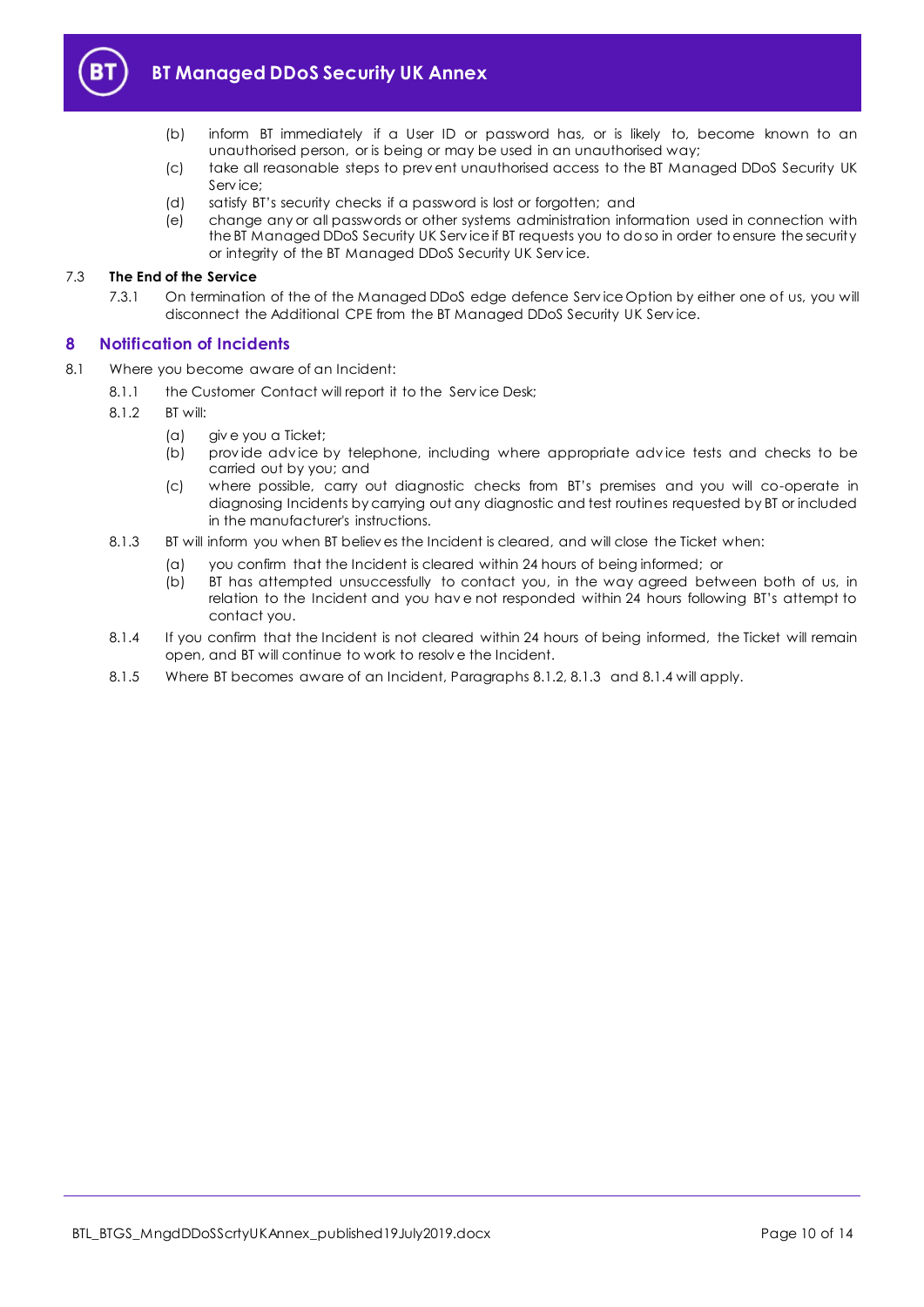

# <span id="page-10-0"></span>**Part C –Service Targets and Managed DDoS edge defence Maintenance**

## <span id="page-10-1"></span>**9 Service Availability**

## <span id="page-10-5"></span>9.1 **Availability Service Targets**

From the Service Start Date, BT will aim to provide the BT Managed DDoS Security UK Service with target av ailability as follows:

9.1.1 99.95% av ailability at all times, subject to the terms of this Contract.

## (the "**Availability Service Target**").

## <span id="page-10-2"></span>**10 Tier 1 Maintenance**

If you purchase Tier 1 Maintenance for Managed DDoS edge defence:

- 10.1 the Maintenance Term will be as set out in the Order and will be equal to or less than the Managed DDoS edge defence Minimum Period of Serv ice;
- 10.2 you may upgrade to Tier 3 Maintenance at any time during the Maintenance Term at an additional Charge;
- 10.3 if you cancel the Tier 1 Maintenance at any time during the Maintenance Term, BT will not refund to you any Charges for the Tier 1 Maintenance paid in adv ance;
- 10.4 if Managed DDoS edge defence is terminated by either of us, the Tier 1 Maintenance will terminate automatically and BT will not refund to you any Charges for the Tier 1 Maintenance paid in adv ance, regardless of what it says elsewhere in the Contract;
- 10.5 you will report an Incident due to faulty design, maintenance or materials in the Purchased Equipment to BT in accordance with Paragraph [8;](#page-9-0)
- <span id="page-10-6"></span>10.6 if BT confirms to you that the Incident is due to Faulty Equipment:
	- 10.6.1 BT will, or will arrange for the manufacturer or other third party to replace the Faulty Equipment with Replacement Equipment free of charge;
	- 10.6.2 BT will or will arrange for the Replacement Equipment to be dispatched to you within 10 days of you reporting the Incident to BT; and
	- 10.6.3 you will return the Purchased Equipment confirmed as cov ered by the Managed DDoS edge defence to BT or to the manufacturer or other third party, in accordance with BT's instructions, at your own cost, using the packaging prov ided with the Replacement Equipment within 10 days of you reporting the Incident to BT;
- 10.7 where Replacement Equipment is prov ided by BT, the remov ed Faulty Equipment will become BT's property;
- <span id="page-10-4"></span>10.8 BT may charge you a sum not exceeding the v alue of the Replacement Equipment, if:
	- 10.8.1 no Incident is found in the Faulty Equipment; or
	- 10.8.2 the Faulty Equipment is not returned within a 10 day period commencing from the Incident being reported in accordance with Paragraph [8;](#page-9-0) and
- 10.9 during the process of replacement of the Faulty Equipment, you may be v ulnerable to Application Layer Attacks. The remainder of the BT Managed Security UK Serv ice will continue to operate as normal.

## <span id="page-10-3"></span>**11 Tier 3 Maintenance**

If you purchase Tier 3 Maintenance for the Managed DDoS edge defence:

- 11.1 the Maintenance Term will be as set out in the Order and will be equal to or less than the Managed DDoS edge defence Minimum Period of Serv ice;
- 11.2 you may downgrade to Tier 1 Maintenance at the end of the Maintenance Term;
- 11.3 if you cancel the Tier 3 Maintenance at any time during the Maintenance Term, BT will not refund to you any Charges for the Tier 3 Maintenance paid in adv ance;
- 11.4 if Managed DDoS edge defence is terminated by either of us, the Tier 3 Maintenance will terminate automatically and BT will not refund to you any Charges for the Tier 3 Maintenance paid in adv ance, regardless of what it says elsewhere in the Contract;
- 11.5 you will report an Incident due to faulty design, maintenance or materials in the Purchased Equipment to BT in accordance with Paragraph [8;](#page-9-0)
- <span id="page-10-7"></span>11.6 if BT confirms to you that the Incident is due to Faulty Equipment:
	- 11.6.1 BT will, or will arrange for the manufacturer or other third party to replace the Faulty Equipment with Replacement Equipment free of charge;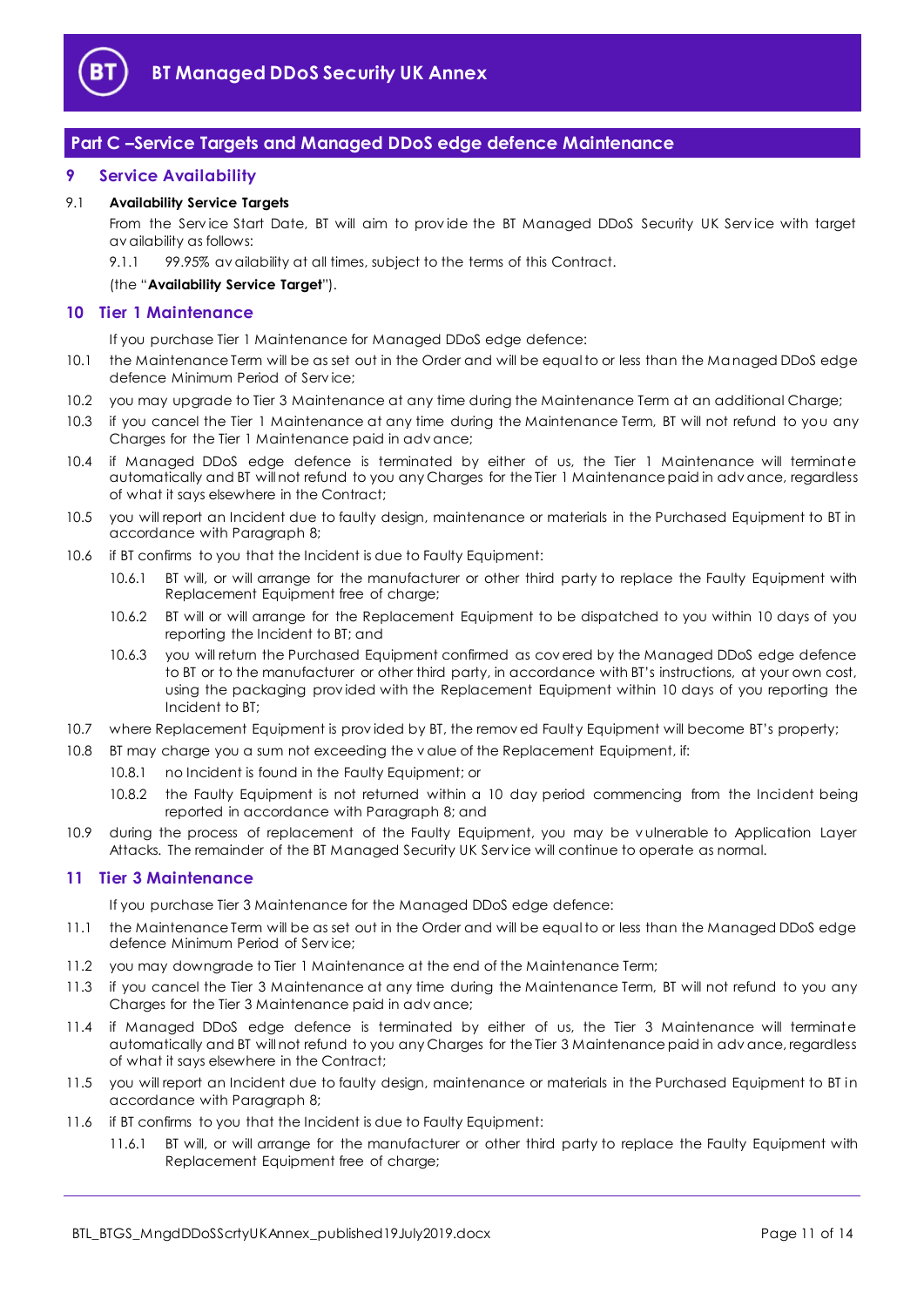

- 11.6.2 BT will or will arrange for the Replacement Equipment to be dispatched to you within 24 hours of you reporting the Incident to BT in accordance with Paragraph [8,](#page-9-0) and you will make av ailable an indiv idual to receiv e the Replacement Equipment; and
- <span id="page-11-1"></span>11.6.3 you will return the Faulty Equipment to BT or to the manufacturer or other third party, in accordance with BT's instructions, at your own cost, using the packaging supplied with the Replacement Equipment as soon as reasonably possible after reporting the Incident to BT;
- 11.7 where Replacement Equipment is prov ided by BT, the remov ed Faulty Equipment will become BT's property;
- <span id="page-11-0"></span>11.8 BT may charge you a sum not exceeding the v alue of the Replacement Equipment, if:
	- 11.8.1 no Incident is found in the Faulty Equipment; or
	- 11.8.2 you hav e not returned the Faulty Equipment in accordance with Paragrap[h 11.6.3;](#page-11-1) and
- 11.9 during the process of replacement of the Faulty Equipment, you may be v ulnerable to Application Layer Attacks. The BT Managed DDoS Security UK Serv ice will continue to operate as normal.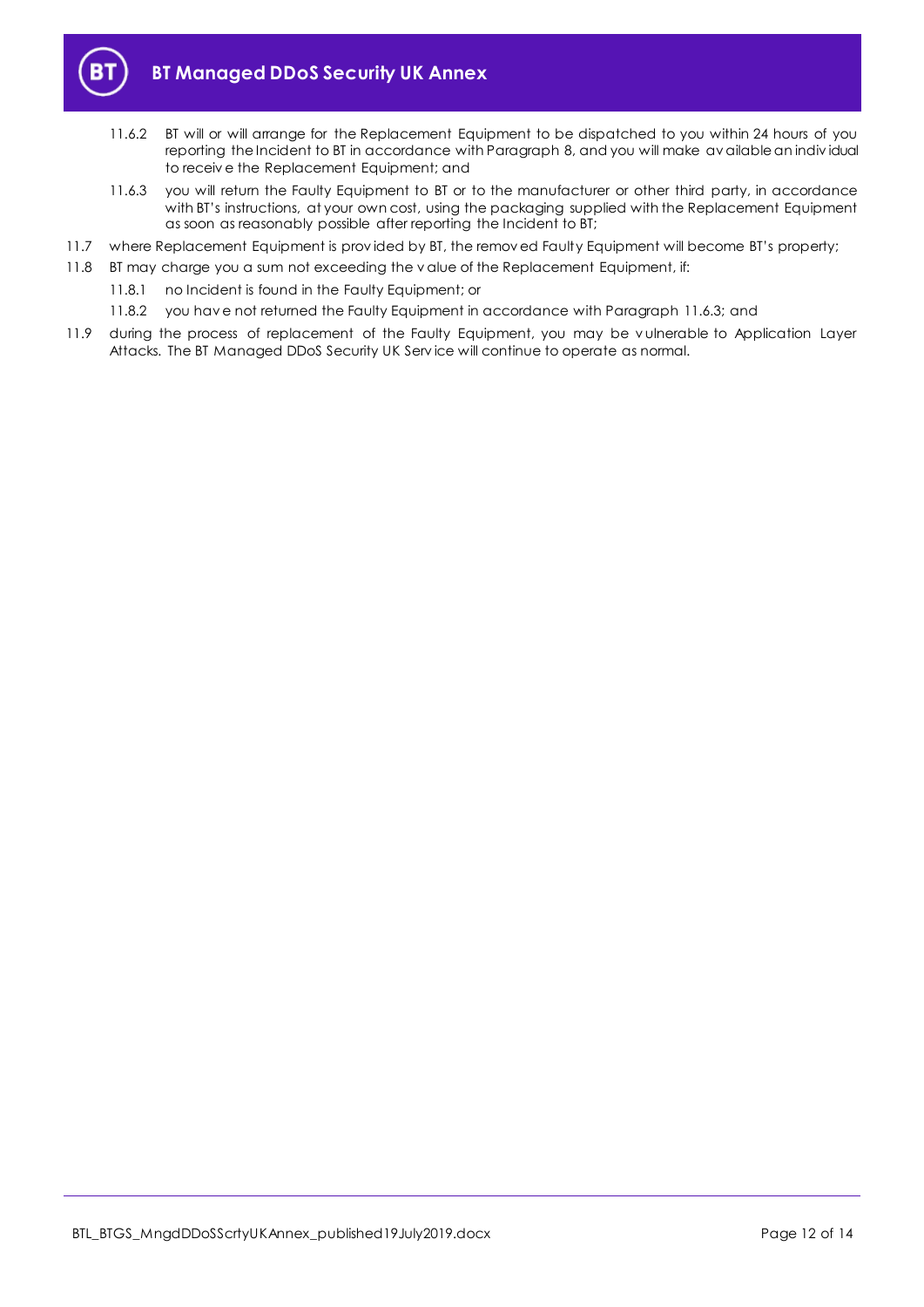

# <span id="page-12-0"></span>**Part D – Defined Terms**

## <span id="page-12-1"></span>**12 Defined Terms**

In addition to the defined terms in the General Terms and in the Schedule, capitalised terms in this Annex will hav e the following meanings (and in the case of conflict between these defined terms and the defined terms in the General Terms or the Schedule, these defined terms will take precedence for the purposes of this Annex):

"**Application Layer Attacks**" is a form of denial-of-serv ice (DDoS Attack) where attackers target the application layer of the Open Systems Interconnection model. The attack ov er-exercises specific functions or features of a website with the intention to disable those functions or features. This application-layer attack is different from an entire network attack.

"**Alert**" means notification by BT to you by email or any other means agreed between both of us of a Malicious Attack.

"**Availability Service Target**" has the meaning giv en in Paragraph [9.1.](#page-10-5)

"**BT Managed DDoS Security UK Service**" has the meaning giv en in Paragrap[h 1.](#page-1-3)

"**BT Managed DDoS Security UK Minimum Period of Service**" means a period of 12, 36 or 60 consecutiv e months beginning on the Serv ice Start Date, as set out in an Order.

"**BTnet (Internet Connect UK) Service**" means BT's data serv ices that allow you to connect to the Internet using a range of access methods at a v ariety of speeds ov er the BT Network.

"**Business Hours**" means between the hours of 0800 and 1700 in a Business Day.

"**Core Network**" means BT's network infrastructure between and including the PoP, but does not include the Access Line between your Site(s) and the PoP.

**"Cyber Commercial Operations"** or **"CCO"** means the BT team supporting cyber security monitoring for customers.

"**Customer Equipment**" means any equipment including any Purchased Equipment and software, other than BT Equipment, used by you in connection with a BT Managed DDoS Security UK Serv ice.

"**Customer Router**" means the Internet access router owned by you.

"**DDoS**" means Distributed Denial of Serv ice.

"**DDoS Attack**" means an attack in which multiple compromised computer systems attack a target, such as a serv er, website or other network resource, and cause a denial of serv ice for users of the targeted resource. "**EULA**" has the meaning giv en in Paragraph [5.12.1.](#page-5-3)

**"Fast Flood"** means a serv ice by which a DDoS Attack can be detected quicker and mitigation therefore commenced with less delay and serv ice impact.

**"Faulty Equipment"** means for the purposes of:

- (a) the warranty, a fault in the Purchased Equipment that is due to faulty design, maintenance or materials or BT's negligence; or
- (b) Purchased Equipment included in Tier 1 or Tier 3 Maintenance that dev elops a fault that BT confirms is cov ered by Tier 1 Maintenance or Tier 3 Maintenance; and
- (c) the fault is not caused by:
- (i) the Purchased Equipment not being properly kept, used or maintained in accordance with the manufacturer's or BT's instructions, if any;
- (ii) modification of the Purchased Equipment without BT's consent;
- (iii) damage, interference with or maintenance of the Purchased Equipment by persons other than BT or a third party authorised by BT;
- (iv ) faulty design by you where the Purchased Equipment has been customised or integrated into your systems to your design; or
- $(v)$  fair wear and tear.

"**General Terms**" means the general terms to which the Schedule and this Annex are attached or can be found at [www.bt.com/terms,](http://www.bt.com/terms) and that form part of the Contract.

**"High Alert"** means a high lev el of traffic for a significant period which indicates a likelihood that a customer may be under a DDoS Attack.

**"HSM Module"** means a hardware security module that is a physical computing dev ice that safeguards and manages digital keys for strong authentication and prov ides cryptoprocessing. These modules traditionally come in the form of a plug-in card or an external dev ice that attaches directly to a computer or network serv er. "**Incident**" means an unplanned interruption to, or a reduction in the quality of, the BT Managed DDoS Security UK Serv ice or particular element of the BT Managed DDoS Security UK Serv ice.

"**Installation Charges**" means those Charges set out in any applicable Order in relation to installation of the BT Managed DDoS Security UK Serv ice or Purchased Equipment, as applicable.

"**Internet**" means a global system of interconnected networks that use a standard Internet Protocol to link dev ices worldwide.